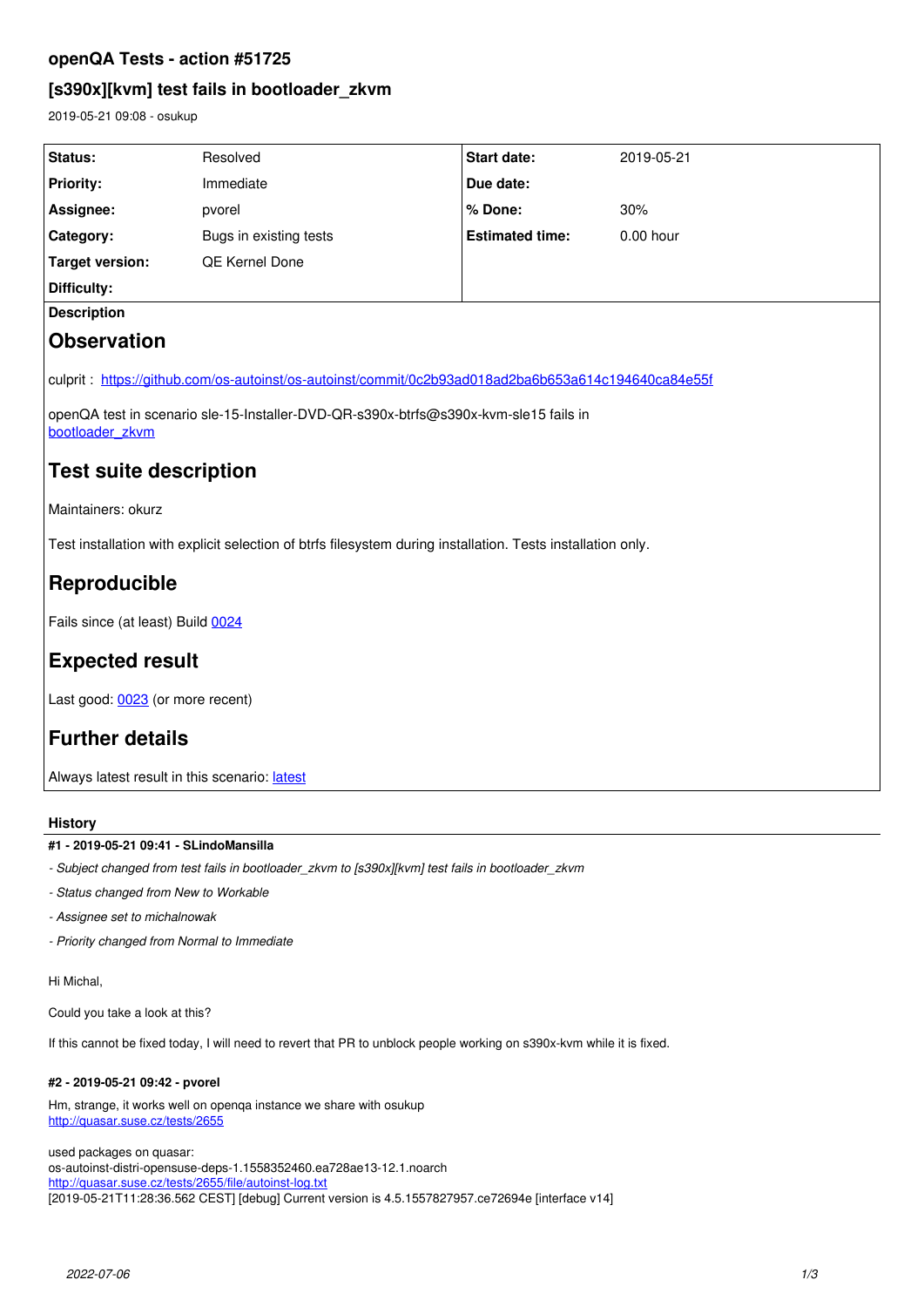qemu-x86-2.11.2-9.25.1.x86\_64 libvirt-4.0.0-9.19.4.x86\_64

Broken version on osd: <https://openqa.suse.de/tests/2907761/file/autoinst-log.txt> [2019-05-21T09:02:29.401 CEST] [debug] Current version is 4.5.1557391016.927f3d85 [interface v14] => 927f3d85 already has required changes in os-autoinst.

#### Error on osd:

<https://openqa.suse.de/tests/2907761/file/autoinst-log.txt>

```
error: Failed to define domain from /var/lib/libvirt/images/openQA-SUT-2.xml
error: unsupported configuration: Only the first console can be a serial port
[2019-05-21T09:02:53.159 CEST] [debug] Command executed: 'virsh  define /var/lib/libvirt/images/openQA-SUT-2.x
ml', ref=1
```
I'll dig into logs more, but it'd help me to have access to osd.

#### **#3 - 2019-05-21 09:46 - pvorel**

It'd have helped a lot if failing libvirt xml file (/var/lib/libvirt/images/openQA-SUT-2.xml here) was uploaded into assets (or printed to logs) and reported libvirt version (or anything else which can affect it). Too late now, but we should implement it later. At least QEMU reports it's version.

#### **#4 - 2019-05-21 09:58 - pvorel**

Error message from libvirt

[https://libvirt.org/git/?p=libvirt.git;a=blob;f=src/conf/domain\\_conf.c;h=a3a514136b58458f290e9a4c3813b83bb800bb07;hb=HEAD#l4507](https://libvirt.org/git/?p=libvirt.git;a=blob;f=src/conf/domain_conf.c;h=a3a514136b58458f290e9a4c3813b83bb800bb07;hb=HEAD#l4507)

vas added long time ago in v1.0.5-rc1 (2013), I guess it'll be affected by some setup, not libvirt version. [https://libvirt.org/git/?p=libvirt.git;a=commitdiff;h=482e5f159c24ba8b25b195de92b7266bb2a92820;hp=46becc18ba125d0fbe2b39c054a105fe9c97c5a](https://libvirt.org/git/?p=libvirt.git;a=commitdiff;h=482e5f159c24ba8b25b195de92b7266bb2a92820;hp=46becc18ba125d0fbe2b39c054a105fe9c97c5ab) [b](https://libvirt.org/git/?p=libvirt.git;a=commitdiff;h=482e5f159c24ba8b25b195de92b7266bb2a92820;hp=46becc18ba125d0fbe2b39c054a105fe9c97c5ab)

It'd really help me to see the config /var/lib/libvirt/images/openQA-SUT-2.xml.

#### **#5 - 2019-05-21 11:48 - pvorel**

- *File s390zp13.suse.de.openQA-SUT-2.xml added*
- *File s390zp13.suse.de.openQA-SUT-2.dumped.xml added*

Sending configs from s390zp13.suse.de, which is used on my openQA devel machine and it's working [\(http://quasar.suse.cz/tests/2655](http://quasar.suse.cz/tests/2655))

#### **#6 - 2019-05-21 12:59 - pvorel**

OK, didn't realize that credentials are available in test assets :).

#### **#7 - 2019-05-21 13:01 - pvorel**

- *Assignee changed from michalnowak to pvorel*
- *Target version set to 445*

#### **#8 - 2019-05-21 13:47 - pvorel**

libvirt configuration was tested on s390zp13.suse.de, which has SLES 12-SP3 (libvirt 3.3.0-5.25.1, qemu 2.9.1-6.28.1), but osd runs on s390p7.suse.de, which has SLE 15 (libvirt 4.0.0-9.3.1, qemu 2.11.2-9.9.1). So I need to find config, which will run on both or do different config according to working class (s390-kvm-sle12 vs. s390-kvm-sle15).

#### **#9 - 2019-05-21 13:59 - pvorel**

It looks like it's just about correct order of elements: sclp must be the second:

```
<console type="pty">
   <target port="1"/>
</console>
<console type="pty">
    <target type="sclp" port="0"/>
</console>
```
#### **#10 - 2019-05-21 16:17 - pvorel**

PR for debugging (not solving the problem): <https://github.com/os-autoinst/os-autoinst/pull/1154>